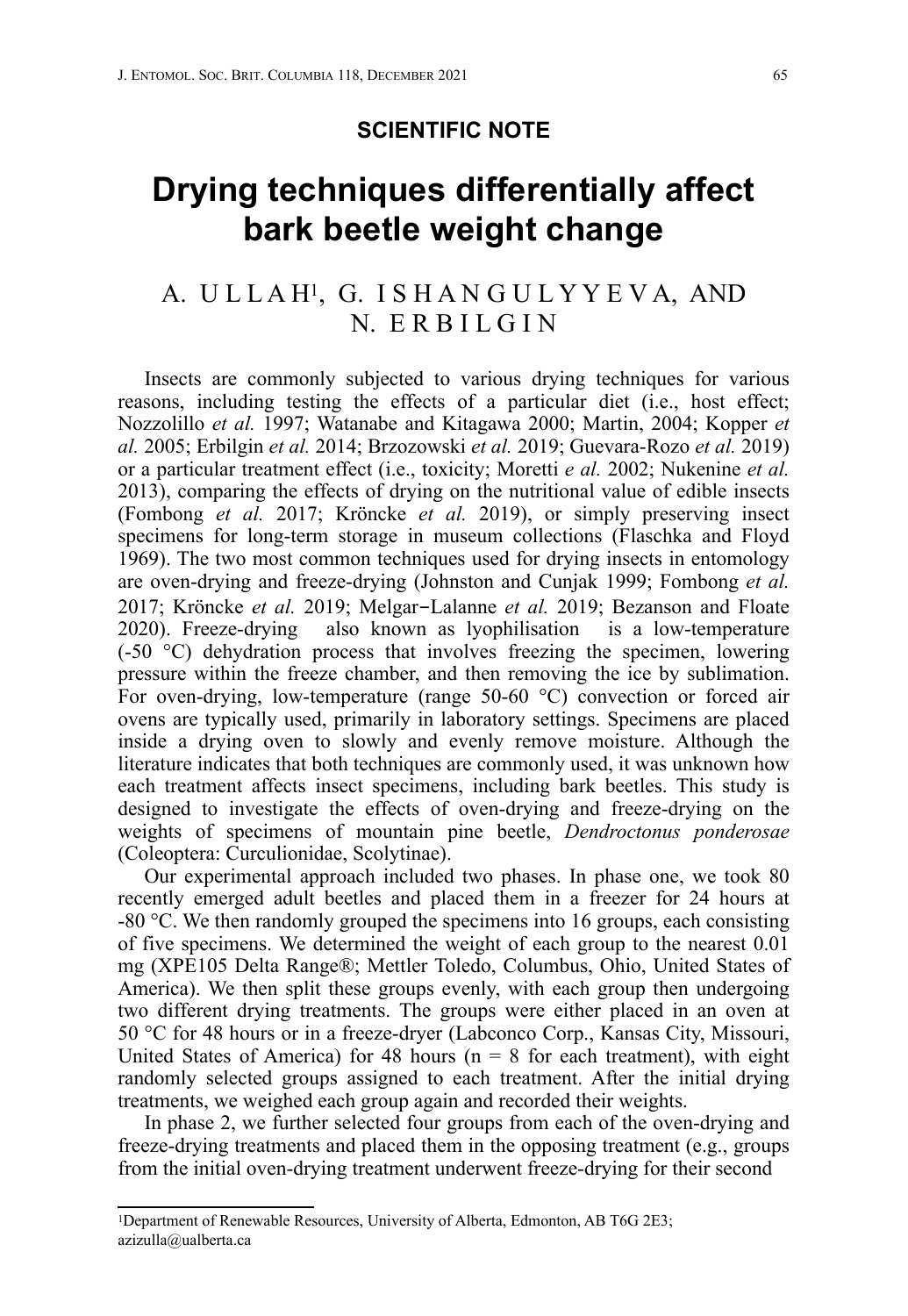treatment;  $n = 4$ ). The remaining four groups in each treatment group were further treated in the same treatment they had been treated with initially (e.g., groups from the initial oven-drying treatment underwent the oven-drying treatment a second time). Drying conditions were the same as before. After 48 hours, we weighed the beetles in each group separately.

We compared the weight of the beetles before and after each treatment in phase one and phase two using general linear mixed models (R package nlme, version 3.1-140; Bates *et al.* 2015). We used beetle as a random factor and drying treatment as a fixed factor. We transformed data to meet model assumptions of normality and homoscedasticity. We determined the significance of the fixed effect in the model using Wald chi-squared tests. Significant models were followed by *post*-*hoc* Tukey's honestly significance difference tests (R package multcomp, version 1.4-10). All analyses were conducted in R, version 3.5.0. To test percent change in the weight of the beetles before and after each treatment, we used a chi-squared test. The significance of the *P* values was assessed through the Holm's adjustment method for an experiment-wise error rate of 0.05.

The initial weights of the beetles in each treatment (oven-drying *versus* freeze-drying) in phase one did not differ (Table 1). As expected, drying treatments significantly reduced the weight of beetles (Table 1). Furthermore, the percent reduction in specimen weight differed between the two treatments, with the freeze-drying treatment (28.49%) resulting in a larger reduction in beetle weight than the oven-drying treatment did (22.85%; Table 1).

**Table 1.** Results of the linear mixed model, showing the comparison of weights of mountain pine beetle, *Dendroctonus ponderosae*, after freeze-drying and ovendrying. Beetle was considered a random factor and drying treatment was considered a fixed factor. Results with different letters differed statistically, as indicated by Tukey's honestly significant difference test at  $\alpha = 0.05$ . Upper case and small case letters following the means (±SE) indicate differences within a row and between rows, respectively.

| Treatments | Mean (SE)          | Mean $(SE)$            | <b>Statistics</b> | Mean (SE) percent    |
|------------|--------------------|------------------------|-------------------|----------------------|
|            | weight pre-        | weight post-           |                   | difference in        |
|            | treatment          | treatment              |                   | weight               |
|            | $(n=5)$            | $(n=10)$               |                   |                      |
| Oven-dry   | $26.8 (\pm 2.1)$ A | $20.0 \ (\pm 1.1) \ B$ | $F_{1,7} = 8.2$   | $22.9 \ (\pm 2.7) a$ |
|            |                    |                        | $P = 0.02$        |                      |
| Freeze-dry | 30.0 $(\pm 2.9)$ a | 21.0 $(\pm 1.0)$ B     | $F_{1,7} = 14.8$  | 28.5 $(\pm 2.4)$ b   |
|            |                    |                        | $P = 0.006$       |                      |
|            | $F_{1,7} = 0.6$    | $F_{1,7} = 0.3$        |                   | $\chi_7 = 14.5$      |
|            | $P = 0.5$          | $P = 0.4$              |                   | $P = 0.04$           |

Interestingly, in phase two of the experiment, we also found significant differences in weight occurred among the four treatments where beetles from the oven-drying or freeze-drying treatments were further subjected to an additional drying treatment (Figure 1). Specifically, when beetles were treated in the oven first and then freeze-dried, the percent difference in specimen weight was the highest (2.66%), followed by the freeze-dry–freeze-dry (0.70%) and the ovendry–oven-dry (0.34%) combination treatments. The lowest percent reduction in weight occurred in the freeze-dry–oven-dry combination  $(0.08\%)$ .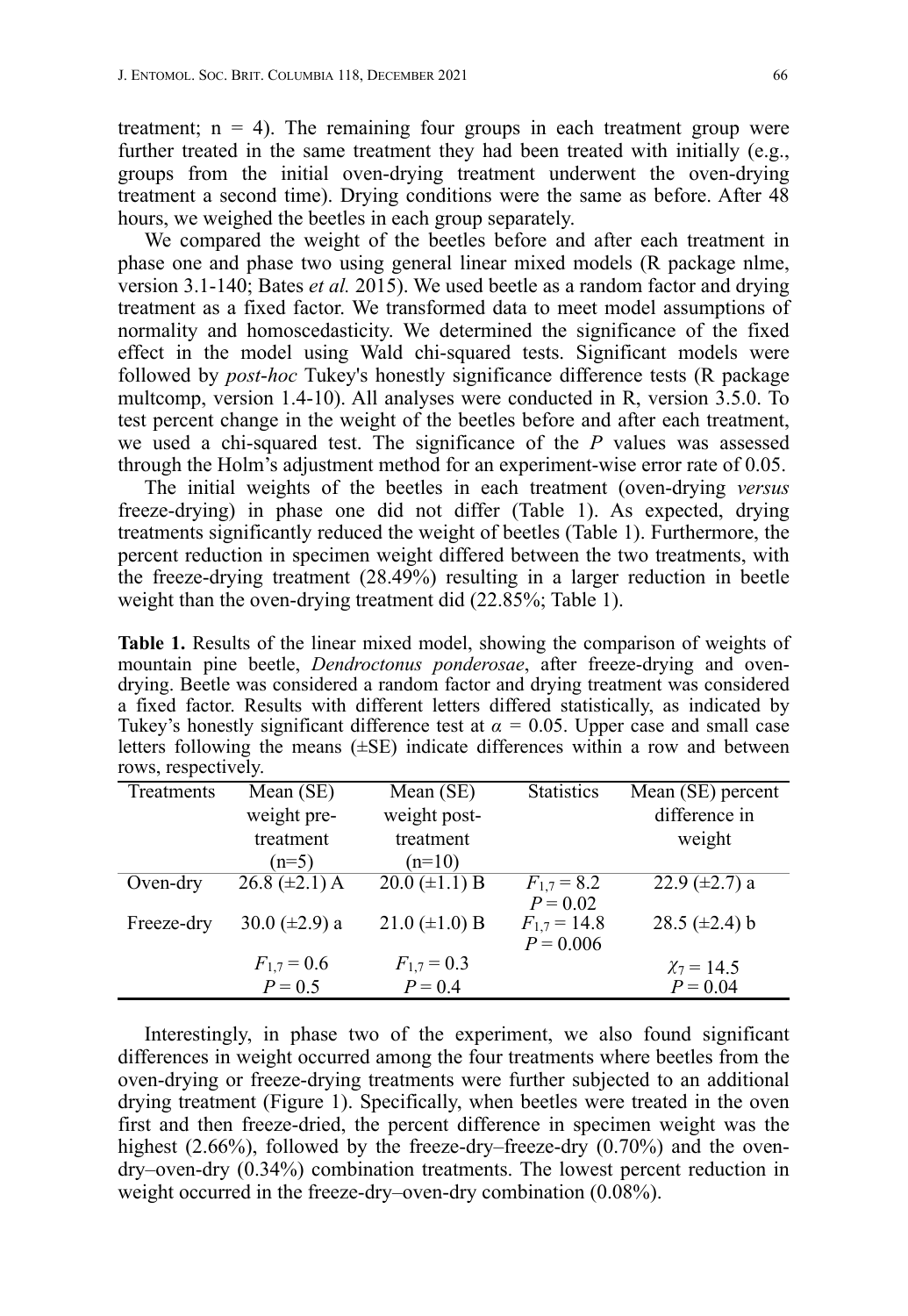

Figure 1. Effect of a second drying treatment on the mean weight of mountain pine beetles, *Dendroctonus ponderosae*. Beetles were dried in an oven (Oven) or freezedryer (FD), and then subjected to a second drying treatment (see text). In the linear mixed model beetle was considered a random factor and drying treatment was considered a fixed factor (see text). Bars with different letters are statistically significant at  $P = \leq 0.05$ . Error bars are  $\pm$ SE.

In this study, both drying techniques significantly reduced the weight of beetles. However, when the results of the two drying techniques used were compared, freeze-drying led to greater loss of specimen weight than the ovendrying did under the conditions tested. In particular, the percent difference between the initial and post-treatment weights of beetles was higher in the freeze-drying treatment. Particularly, freeze-drying reduced beetle weight about 6% further than oven-drying did. Furthermore, when beetles dried in the oven were then placed in the freeze-dryer, the percent reduction (2.66%) in beetle's dried weight was several times higher than any other combination treatment tested. In contrast, beetle specimens treated in the freeze-dryer followed by the drying oven had the lowest percent difference (0.08%) between initial and posttreatment weights.

The differences between each drying technique can be explained by how each method operates. Briefly, freeze-drying first freezes insect specimens at sub-zero temperature (-50  $\degree$ C in our case) through the application of partial vacuuming (of air), which reduces the pressure inside the chamber where the samples are stored. This freezing process produces ice crystals within the specimens and promotes faster removal of water vapour during sublimation by heating the samples under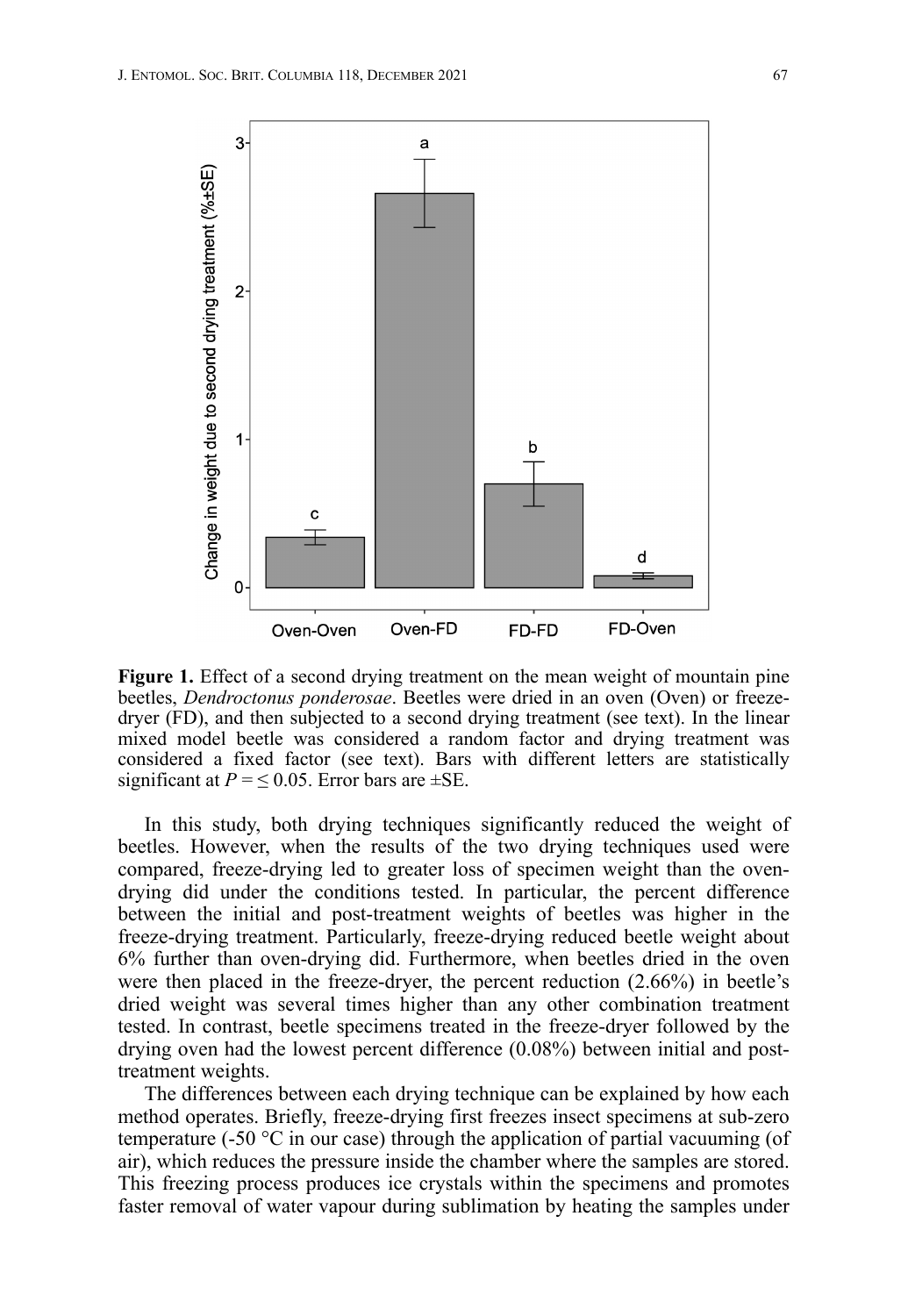low pressure. Because a low temperature is used in freeze-drying and is retained in the specimens while the water is still being removed, other temperaturesensitive chemicals such as volatiles can be mostly retained in the specimens, and water is most likely affected by freeze-drying process. Also, because the water is removed while the specimens are in a frozen state, the specimens' cell structure remains intact (Ratti 2001). In contrast, a typical laboratory drying oven causes specimens to dry through evaporation. Drying ovens use convection heating, with air currents heating the specimens. Water escapes from specimens into the air, and the oven discharges the warm moist air, thereby allowing the specimens to dry rapidly. Oven-drying can cause significant shrinkage in samples due to the high temperatures used and may damage the cell structure (Del Valle *et al.* 1998). The results of the present study suggest that freeze-drying appears to be more successful for removing moisture from the specimens under the conditions tested.

Other studies have similarly reported that freeze-drying is known to be more effective for preserving plant samples compared to other drying techniques. For example, the freeze-drying process solidifies the water inside plant tissues, which protects the basic structure and quality of the physical, chemical, and nutritional product through less volume reduction (Ratti 2001). Gümüşay *et al.* (2015) tested the effects of freeze-drying, sun-drying, vacuum oven-during, and ovendrying on the phenolic contents of tomatoes and observed that freeze-drying removed less of the tomatoes' phenolic contents compared to other drying methods tested. Similarly, Asami *et al.* (2003) reported that freeze-drying preserved the amount of phenolic compounds within corn, strawberries, and marionberries better than air-drying did.

It is currently unknown how each drying method affects other heat-sensitive metabolites that are stored in insects, including carbohydrates, fats (fatty acids), proteins, essential amino acids, inorganic salts, vitamins, and sterols. However, Fombong *et al.* (2017) investigated the effects of two drying methods (freezedrying and oven-drying) on the fatty acids, amino acids, and mineral composition of a grass hopper, *Ruspolia differens* (Serville) (Orthoptera: Tettigonidae), and found no difference between the two methods.

Unlike plants, insects contain very few volatile organic compounds that are affected by heat. Senthilkumar *et al.* (2012) reported several volatile organic compounds released by two species of adult beetles, *Tribolium castaneum* (Coleoptera: Tenebrionidae) and *Cryptolestes ferrugineus* (Coleoptera: Laemophloeidae), including methyl-1,4-benzoquinone, ethyl-1,4-benzoquinone, and 1-tridecene. These compounds are mainly pheromones of beetles. Because the beetles in the present study were frozen at  $-80$  °C before they underwent the treatments, any volatile organic compounds stored inside beetles likely were released during treatments. However, considering the miniscule amount of pheromones released by mountain pine beetle (Erbilgin *et al.* 2014), this amount is much smaller than the amount of water stored in the beetles.

This study includes a couple of limitations. First, for simplicity, we ovendried the beetles at a single temperature setting and duration (at 50 °C for 48 hours). Even though the duration seems adequate (i.e., the difference between the single and double oven treatments is negligible), we suspect that using different drying temperatures likely would yield different results. Second, in the present study, we tested our objective using beetle specimens; it is unknown if we would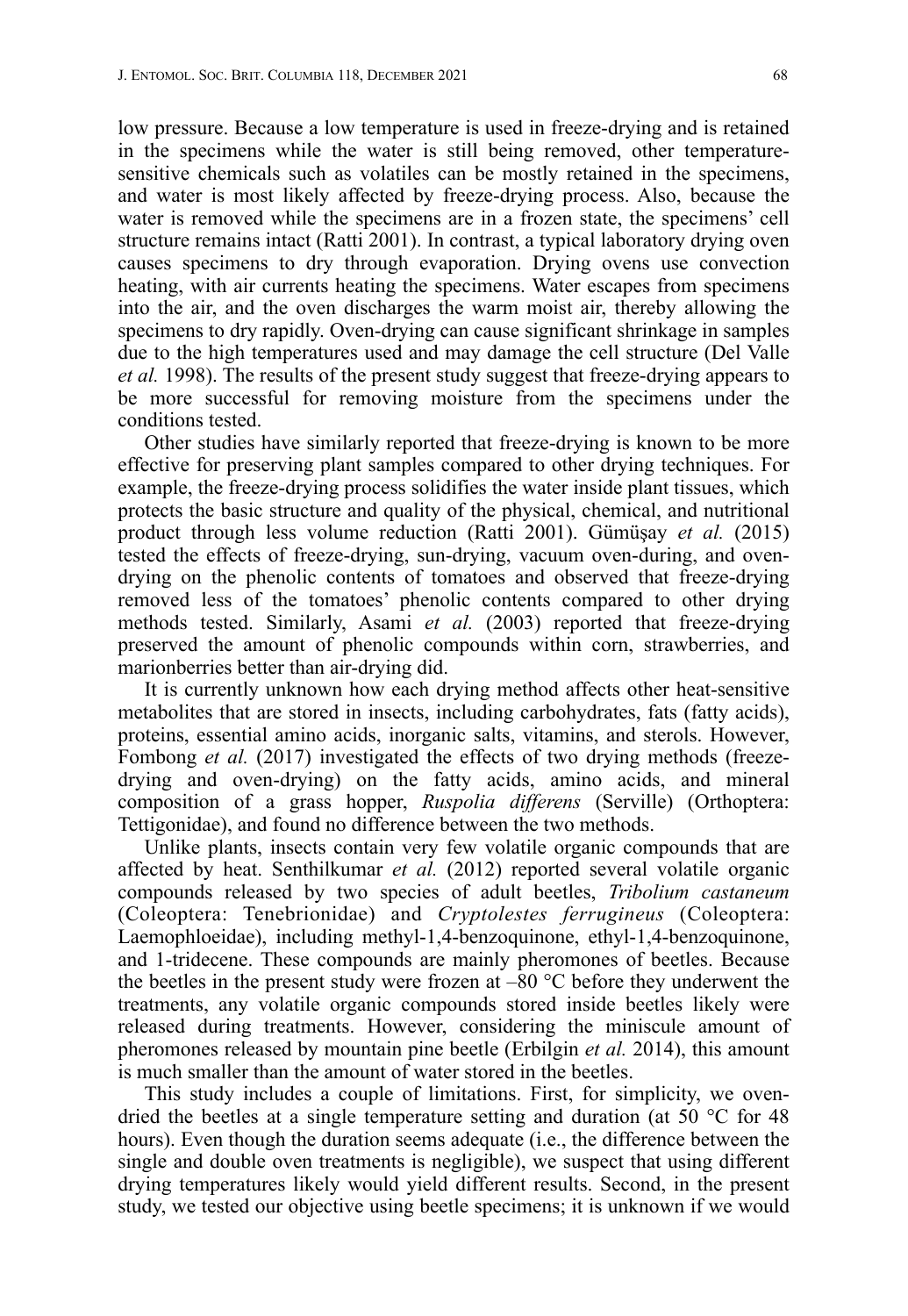see similar results for plant tissue samples because they contain a large amount of moisture and volatile organic compounds.

## **REFERENCES**

- Asami, D.K., Hong, Y.J., Barrett, D.M., and Mitchell, A.E. 2003. Comparison of the total phenolic and ascorbic acid content of freeze-dried and air-dried marionberry, strawberry, and corn grown using conventional, organic, and sustainable agricultural practices. Journal of Agricultural and Food Chemistry, **51**: 1237– 1241.
- Bezanson, G.A. and Floate, K.D. 2020. Use of wet, air-dried, or oven-dried bulk mass to quantify insect numbers: an assessment using *Chilothorax distinctus* (Müller) (Coleoptera: Scarabaeidae). The Canadian Entomologist, **152**: 261–268.
- Bates, D., Mächler, M., Bolker, B., and Walker, S. 2015. Fitting linear mixed-effects models using lme4. Journal of Statistical Software, **67**:1–148.
- Brzozowski, L.J., Mazourek, M., and Agrawal, A.A. 2019. Mechanisms of resistance to insect herbivores in isolated breeding lineages of *Cucurbita pepo*. Journal of Chemical Ecology, **45**: 313–325.
- Del Valle, J.M., Arànguis, V, and León, H. 1998. Effects of blanching and calcium infiltration on PPO activity, texture, microstructure and kinetics of osmotic dehydration of apple tissue. Food Research International, **31**: 557–569.
- Erbilgin, N., Ma, C., Whitehouse, C., Shan, B., Najar, A., and Evenden, M. 2014. Chemical similarity between historical and novel host plants promotes range and host expansion of the mountain pine beetle in a naïve host ecosystem. New Phytologist, **201**: 940–950.
- Flaschka, H. and Floyd, J. 1969. A simplified method of freeze-drying caterpillars. Journal of the Lepidopterists' Society, **23**: 43–48.
- Fombong, F.T., Van Der Borght, M., and Vanden Broeck, J. 2017. Influence of freeze-drying and oven-drying post blanching on the nutrient composition of the edible insect *Ruspolia differens*. Insects, **8**: 102.
- Guevara-Rozo, S., Classens, G., Hussain, A., and Erbilgin, N. 2019. Short- and longterm cold storage of jack pine bolts is associated with higher concentrations of monoterpenes and nutrients. Canadian Journal of Forest Research, **49:** 305–308.
- Gümüşay, Ö.A., Borazan, A.A., Ercal, N., and Demirkol, O. 2015. Drying effects on the antioxidant properties of tomatoes and ginger. Food Chemistry, **173**: 156–162.
- Johnston, T.A. and Cunjak, R.A. 1999. Dry mass–length relationships for benthic insects: a review with new data from Catamaran Brook, New Brunswick, Canada. Freshwater Biology, **41**: 653–674.
- Kopper, B.J., Illman, B.L., Kersten, P.J., Klepzig, K.D., and Raffa, K.F. 2005. Effects of diterpene acids on components of a conifer bark beetle–fungal interaction: tolerance by *Ips pini* and sensitivity by its associate *Ophiostoma ips*. Environmental Entomology, **34:** 486–493.
- Kröncke, N., Grebenteuch, S., Keil, C., Demtröder, S., Kroh, L., Thünemann, A. F., and Haase, H. 2019. Effect of different drying methods on nutrient quality of the yellow mealworm (*Tenebrio molitor* L.). Insects, **10**: 84.
- Martin, P.A. 2004. A freeze-dried diet to test pathogens of Colorado potato beetle. Biological Control, **29:** 109–114.
- Melgar-Lalanne, G., Hernández-Álvarez, A.J., and Salinas-Castro, A. 2019. Edible insects processing: traditional and innovative technologies. Comprehensive Reviews in Food Science and Food Safety, **18**: 1166–1191.
- Moretti, M.D., Sanna-Passino, G., Demontis, S., and Bazzoni, E. 2002. Essential oil formulations useful as a new tool for insect pest control. AAPs PharmSciTech, **3**: 64–74.